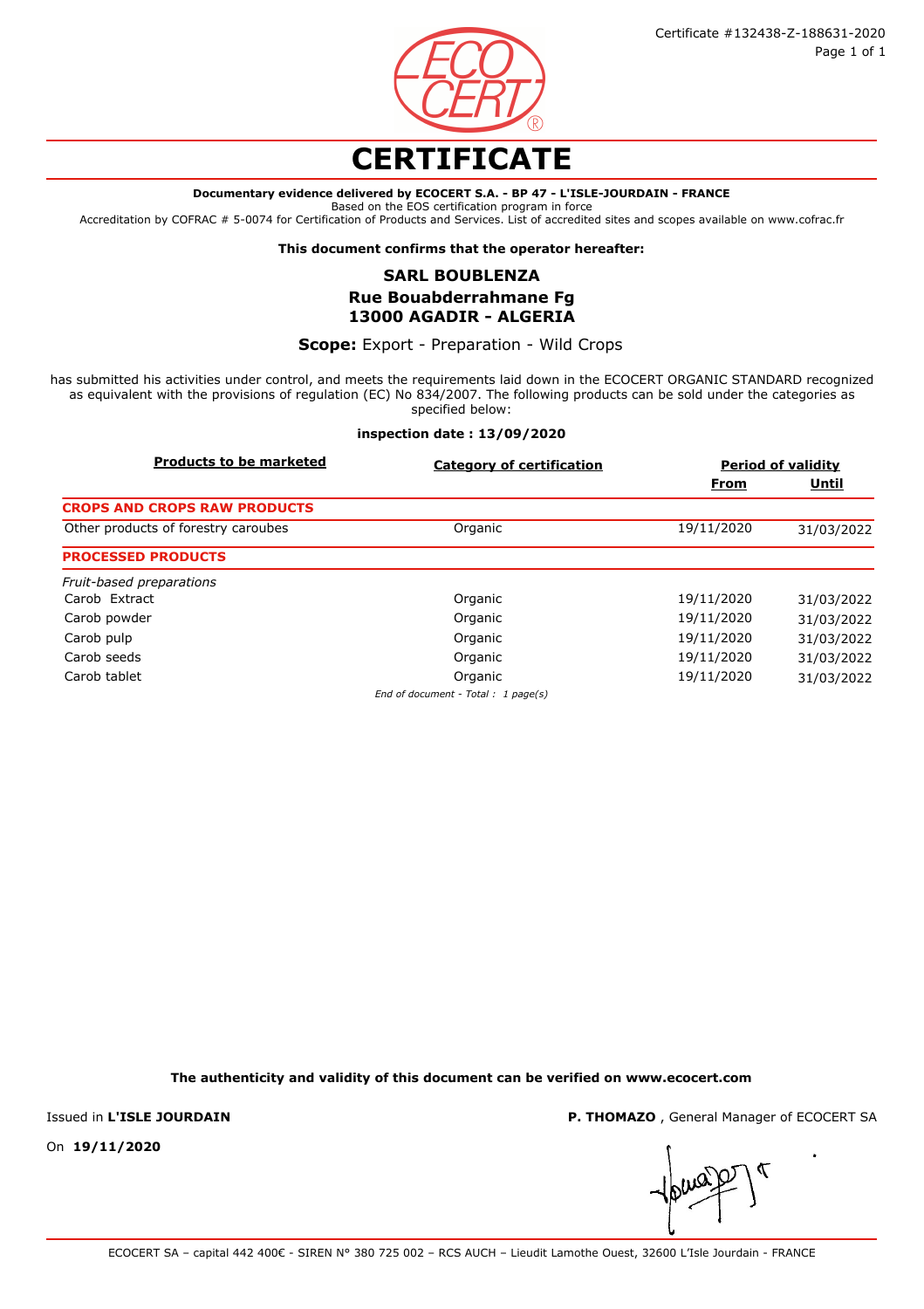Certificate NOP: 132438 - Z-188633-2020 Page 1 of 2



# **CERTIFICATE OF ORGANIC OPERATION**

**Issued by ECOCERT SA to**

## **SARL BOUBLENZA**

## **Rue Bouabderrahmane Fg 13000 AGADIR ALGERIA**

**The following products and activities are certified to the USDA organic regulations, 7 CFR Part 205.**

*Any reference to the organic production mode has to respect the rules as determined in Subpart D of the Rule. Any other rules of labelling as determined by national food acts have to be followed.*

**Scope:** Handling - Wild Crops

**Effective date of NOP first certification:** 13 January 2017

### **Category of certification: NOP "100% organic" product (205.301a)**

#### **CROPS AND CROPS RAW PRODUCTS**

Other products of forestry caroubes

**HANDLED PRODUCTS**

## **Fruit-based preparations**

Carob Extract

Carob powder

Carob pulp

Carob seeds

Carob tablet

Once certified, a production or handling operation's organic certification continues in effect until surrendered, suspended or revoked. A certification operation must annually request the continuation of its certification by following the section 205.406 of the NOP.

\* If any, products listed as COR Equivalent are Certified in accordance with the terms of the U.S. – Canada Organic Equivalency Arrangement.

**The authenticity and validity of this document can be verified on www.ecocert.com.**